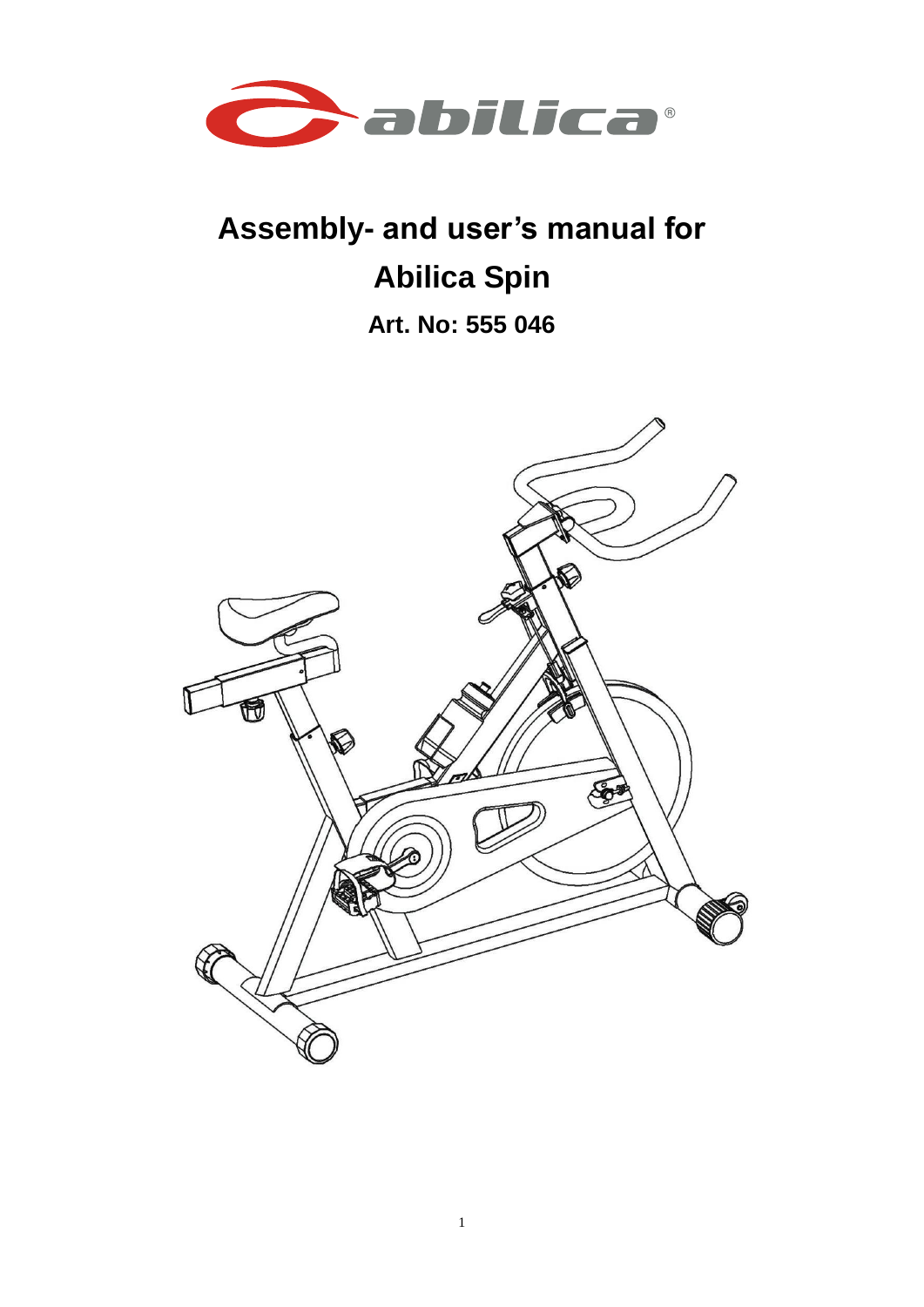# **COMPLETE PARTS-DRAWING**

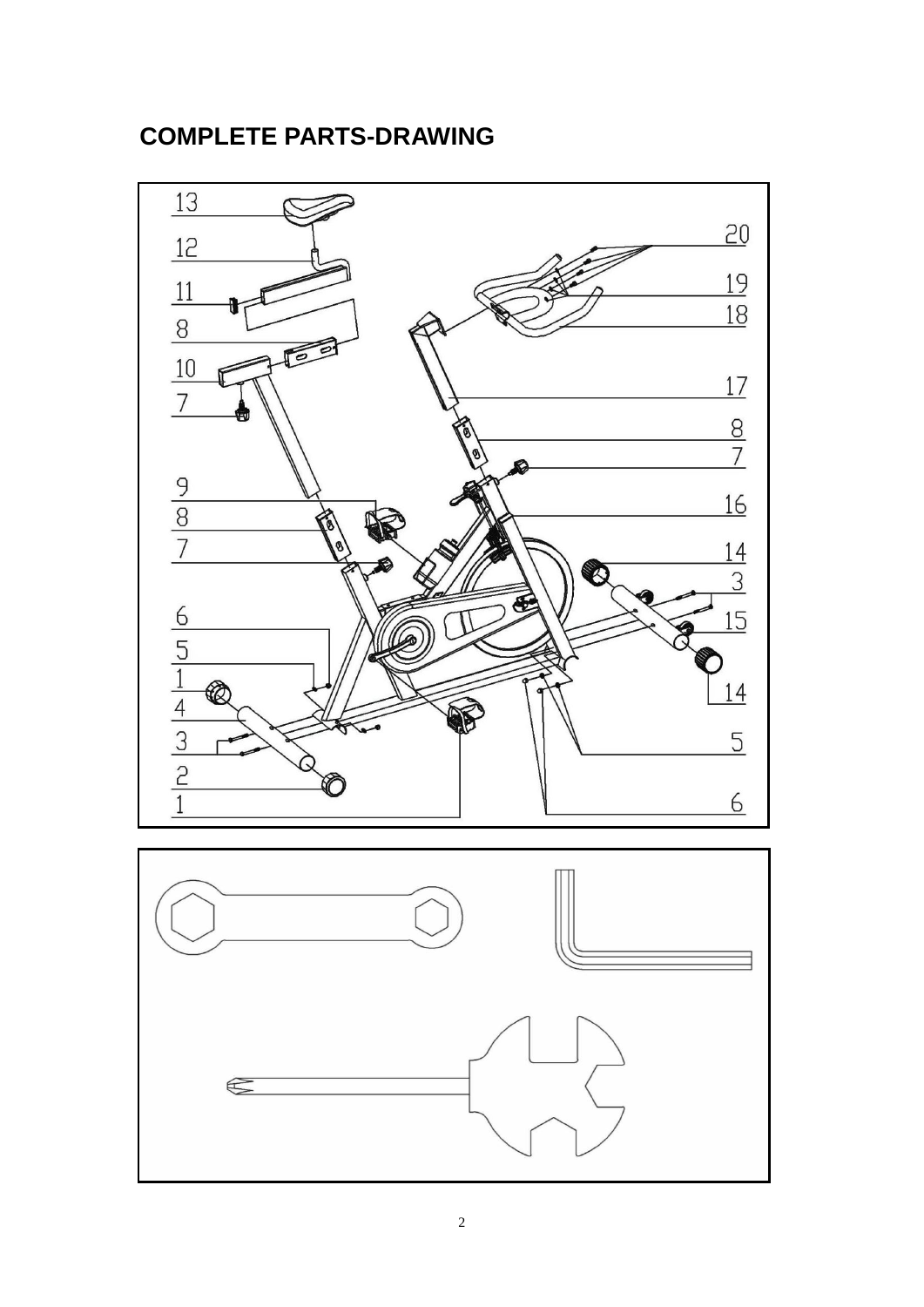# **COMPLETE PARTS LIST**

| <b>NO</b>      | <b>NAME</b>                   | QUANTITY       | <b>REMARK</b> |
|----------------|-------------------------------|----------------|---------------|
| 1              | RIGHT PEDAL (R)               | 1              |               |
| $\overline{2}$ | <b>END CAP1</b>               | $\overline{2}$ |               |
| 3              | CARRIAGE BOLT (M8*70)         | 4              |               |
| $\overline{4}$ | <b>REAR STABILIZER</b>        | 1              |               |
| 5              | CURVED WASHER (Ø 8)           | $\overline{4}$ |               |
| 6              | <b>DOMED NUT</b>              | $\overline{4}$ |               |
| $\overline{7}$ | <b>SPRING ADJUSTMENT KNOB</b> | 3              |               |
| 8              | <b>INSERT PLASTIC</b>         | 3              |               |
| 9              | LEFT PEDAL (L)                | 1              |               |
| 10             | <b>VERTICAL SEAT POST</b>     | 1              |               |
| 11             | <b>END CAP 2</b>              | $\mathbf{1}$   |               |
| 12             | <b>SEAT POST</b>              | 1              |               |
| 13             | <b>SEAT</b>                   | $\mathbf{1}$   |               |
| 14             | <b>END CAP3</b>               | $\overline{2}$ |               |
| 15             | <b>FRONT STABILIZER</b>       | 1              |               |
| 16             | <b>MAIN FRAME</b>             | 1              |               |
| 17             | <b>HANDLEBAR POST</b>         | 1              |               |
| 18             | <b>HANDLE BAR</b>             | 1              |               |
| 19             | <b>SPRING WASHER</b>          | $\overline{4}$ |               |
| 20             | <b>BOLT</b> (M8*15)           | $\overline{4}$ |               |
|                |                               |                |               |
|                |                               |                |               |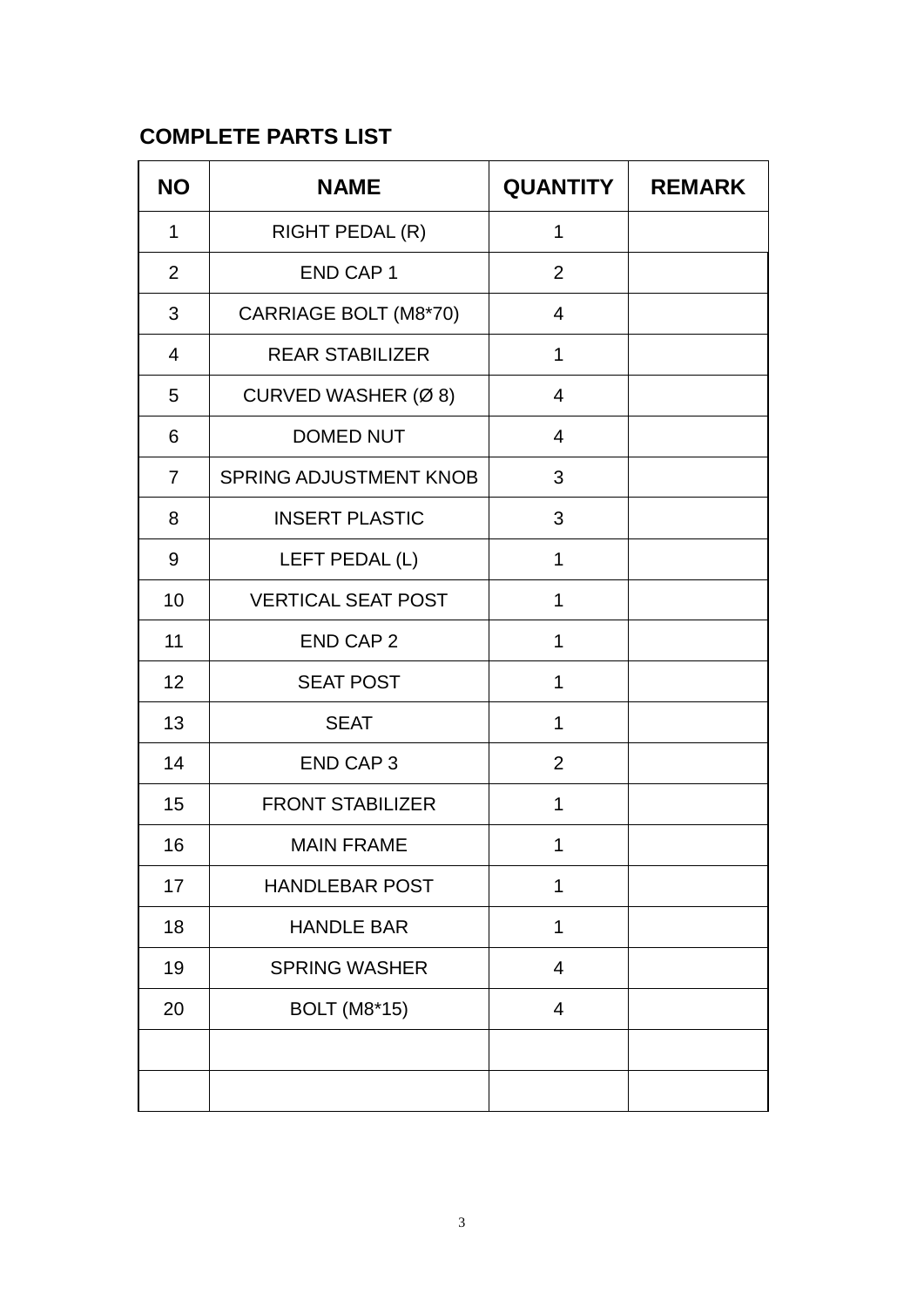# **ASSEMBLY**

#### **FIG.1**



#### **FIG.2**



#### FIG.1:

Remove the bolts and nut from the bottom tube, then attach the Front Stabilizer (pt.15) to the Main Frame (pt.16) using two sets of Ø8 Curved Washers (pt.5), M8 Domed Nut (pt.6) and M8\*70 Carriage bolt (3).

Attach the Rear Stabilizer (pt.4) to the Main Frame (pt.16) using two sets of Ø8 Curved Washers (pt.5), M8 Domed Nut (pt.6) and M8\*70 Carriage bolt (3).

#### FIG.2:

Slide the Vertical Seat Post (pt.10) into the seat post housing on the main frame (pt.16). Then slide the Seat Post (pt.12) into the Vertical Seat Post (pt.10). You will have to slacken the knurled section of the Spring Adjustment Knob (pt.7) and pull the knob back and then select and align holes for the desired height. Release the knob and retighten the knurled portion.

Now fix the Seat (pt.13) to the Vertical Seat Post (pt.12) as shown, and tighten the bolts around the screws under the seat.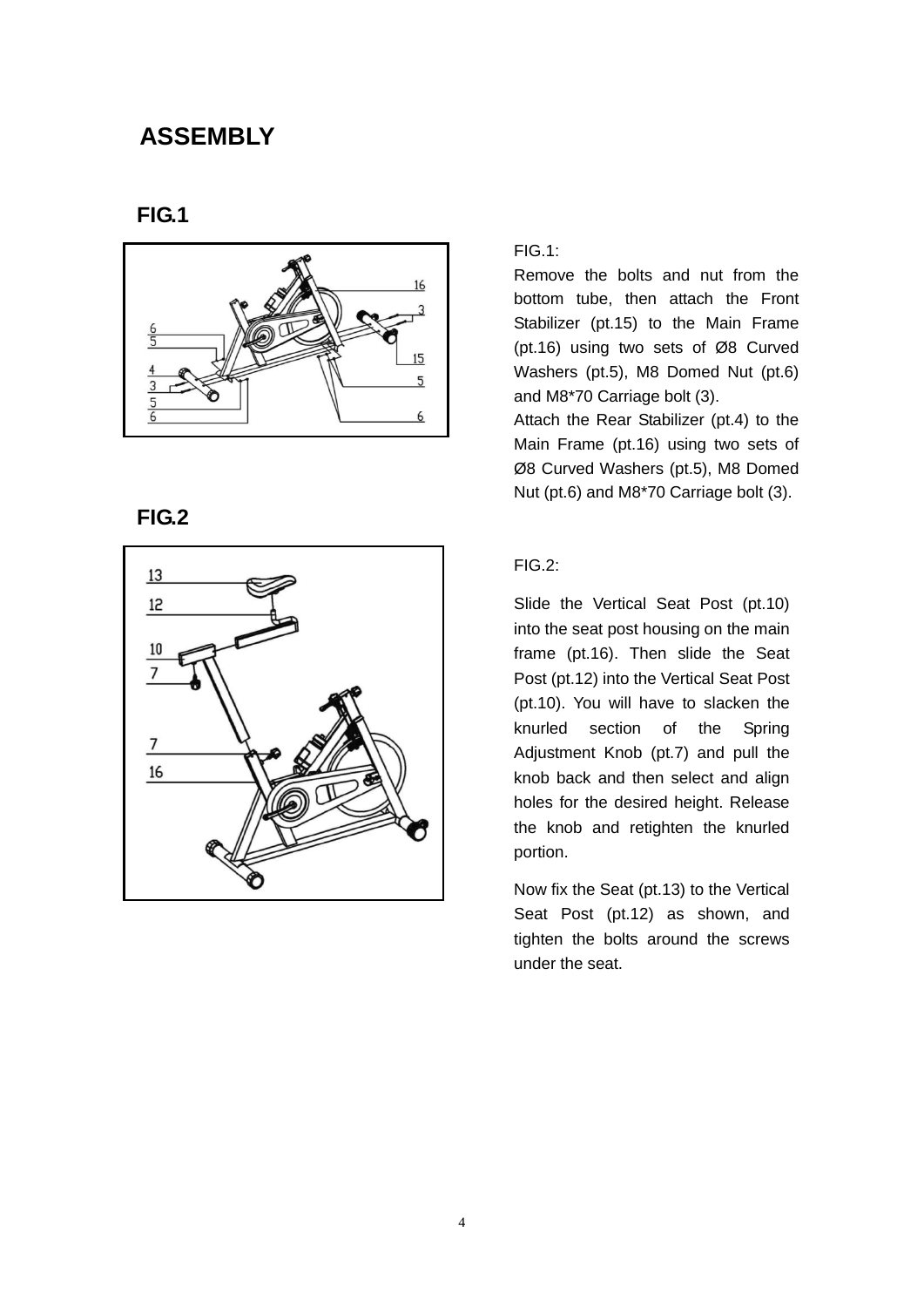**FIG.3**



**FIG.4**

# 16 Æ

FIG.3:

Slide the Handlebar Post (pt.17) into the handlebar post housing on the main frame. You will have to slacken the knurled section of the Spring Adjustment Knob (pt.7) and pull the knob back and then select and align holes for the desired height. Release the knob and retighten the knurled portion.

Then fix the Handlebar (pt.18) with four sets of Ø8 the Spring Washer (pt.19) and M8\*15 the Bolt (pt.20).

FIG.4:

The Pedals (pt.9 L & pt.1 R) are marked "L" and "R" - Left and Right. Connect them to their appropriate crank arms. The right crank arm is on the right- hand side of the cycle as you sit on it.

Note that the Right pedal should be threaded on clockwise and the Left pedal anticlockwise.